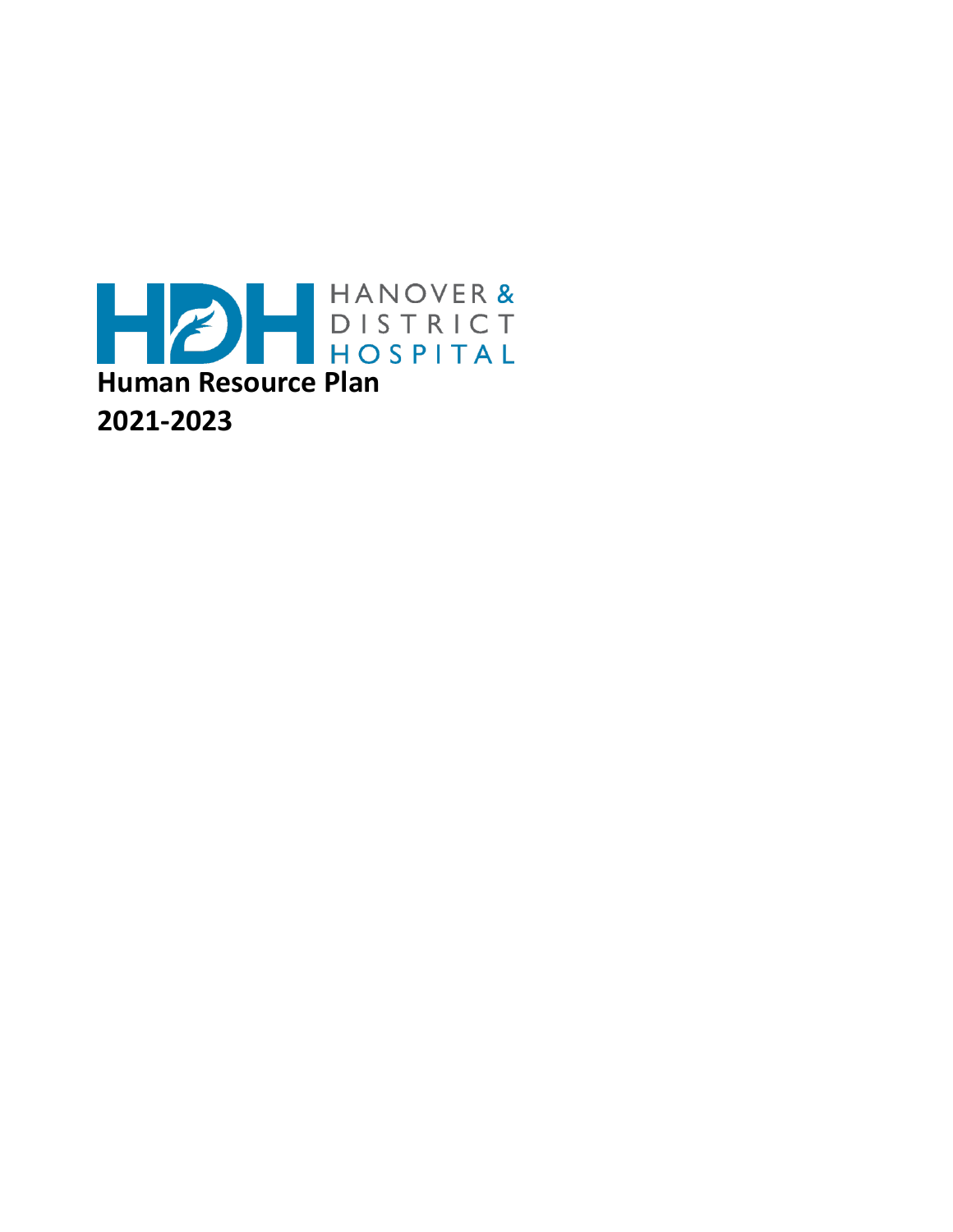#### **Introduction**

HDH's Human Resources Service Mission is singularly focused on attracting, hiring, and retaining a vibrant, inclusive workforce who possess a spirited capacity of compassion, for continuous improvement and for contributing to the development of a strong collaborative culture in order to consistently meet and exceed the evolving needs and performance objectives of the hospital.

We are aware of the Health Human Resourcing challenges that are facing all Canadian providers of health care. The competition for Registered Nurses, Lab Technicians, and other roles is becoming fiercer. HDH needs to be competitive and chosen to be the employer of choice. Therefore, we must remind the people we wish to attract and/or retain of the very real opportunity that a career with HDH presents for making a difference in the lives of others.

The Human Resource Plan guides the development and helps with the availability of that workforce. This will ensure that we maintain our ability to deliver high quality services to Hanover and surrounding communities. Today's workers place a higher value on balancing their home and work lives; where employees seek meaningful and rewarding work.

The focus in this Human Resource Plan is put on the following areas:

1) Recruitment;

- 2) Creating a diverse and inclusive workplace;
- 3) Enhance employee engagement and wellness

### **Strategic Goals vs. Human Resource Goals**

The Human Resources Plan is based on the organization's strategic goals and objectives.

These are:

- 1) Deliver safe and effective patient care responsive to the needs of our region
- 2) Strengthen partnerships and community engagement
- 3) Ensure the financial sustainability of the hospital
- 4) Support our current and future health care team

These strategic goals will be supported by the Human Resource goals and objectives presented and analyzed in the Human Resource Plan.

#### **Values**

HDH provides patient care and client services based on the following values:

- Integrity to make decisions in a manner that is consistent, professional fair and balanced;
- Compassion sympathetic consciousness of others' distress together with a desire to alleviate it;
- Collaboration to enhance efficiency and credibility of our clients and staff;

To complement these core values expressed in the Strategic Plan, it is important to identify corporate human resource values that will guide our decision making and actions, as well as the way we interact with one another and with those we seek to serve. These values are:

 Respect: We value a workplace culture where people respect one another in their interactions with co-workers and clients.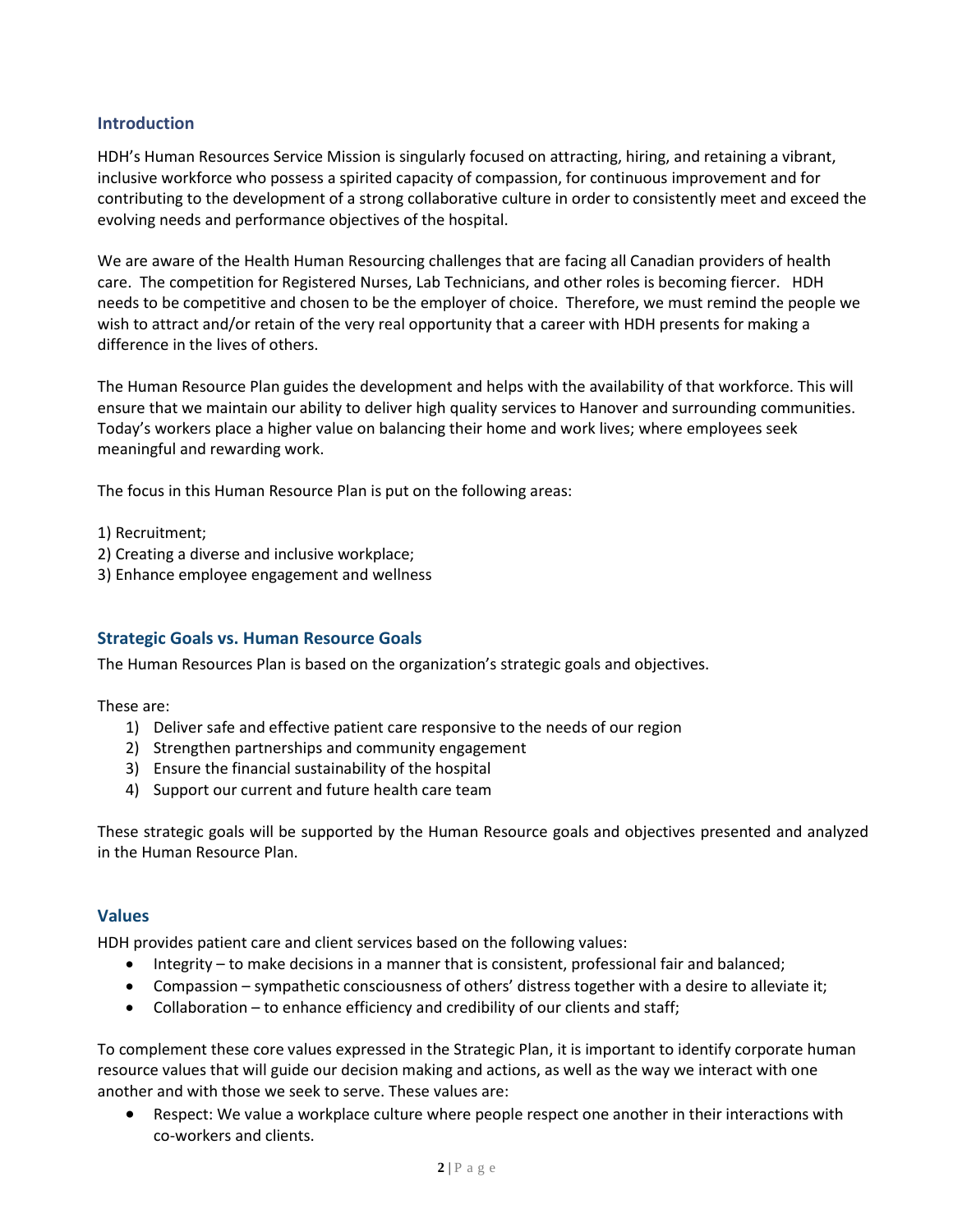- Integrity: We value a workplace culture where personal and professional integrity cause us to behave in an ethical and balanced way.
- Diversity: We value a workplace where diversity, in all its forms, is encouraged and recognized for its contribution to a more creative, rewarding, and productive workplace.
- Accountability: We value a workplace where accountability for our actions, our interactions, the objective and wise use of resources, and responsibilities for our successes and failures is reflected in how we conduct ourselves.

# **Human Resource Goals, Objectives and Strategies**

*This Human Resource Plan has five goals which we will work on to achieve in a two year period, between 2021and 2023.*

### *Goal 1:* **All performance reviews for full time and part time employees will be completed by the end of the year.**

#### **Objectives:**

- **Fairness:** HDH wants to ensure that decision making process associated with its human capital is aligned with related policies, and is entirely objective and consistent.
- **Providing exceptional care**: HDH aims at having the right employees with the right skills in the right place at the right time, and at ensuring the consistent application of human resource policies and practices throughout HDH.

#### **Strategies:**

 **Service excellence**: We must ensure that the health care service we provide the community, and the way we deliver the service, is continually monitored for its value. The following initiatives are reviewed and updated: *Performance management* (employees need to know how their efforts affect the business goals of HDH. Performance management will continue to highlight the relationship between individual performance, rewards and recognition, and HDH's objectives.

# *Goal 2:* **Overall how you would you rate your organization as a place to work?" Achieve rating of 85-90% for "excellent", "very good", and "good".**

#### **Objectives:**

- **Committed employees**: HDH wants to ensure that recruitment and orientation programs support the hiring of all employees who are personally committed to providing a high-quality of care.
- **Welcoming culture**: HDH will provide equitable and easy access to employment opportunities, and will foster a culture where new workers are welcomed, and oriented to achieve their career goals in health care.
- **Career advancement**: HDH wants to raise awareness about the many challenging and rewarding opportunities available within the hospital.

#### **Strategies:**

 **Retention Strategies**: Once selected for employment at HDH, new workers must be welcomed and encouraged to stay. HDH can deliver the services expected by our patients only by attracting and retaining employees who are truly committed to exceptional care. The following will be enhanced and/or implemented: *Orientation; Employee recognition programs* (Having made a commitment to,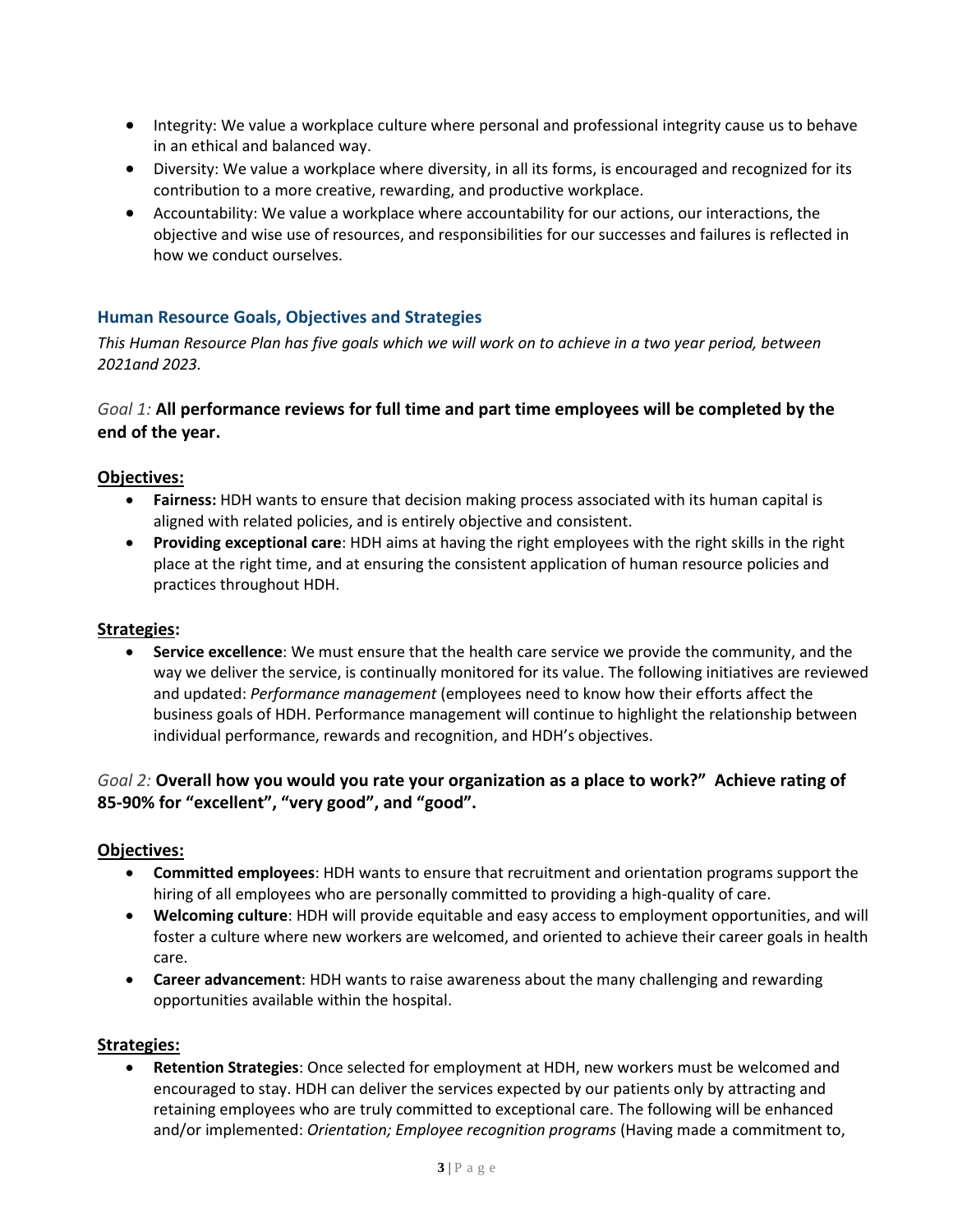and having been selected for, a career with HDH, it is important that employees are informally and formally recognized for their contributions and achievements); *Ongoing communications initiatives; Employees' satisfaction survey; (*To provide employees an effective way to provide feedback and stay informed.)

 **Enhance wellness programs***:* HDH aims at promoting well-being of its employees through development of new and implementation of current wellness programs that assist in the well-being of employees both on and off the job.

# *Goal 3:* **Recruit and retain a diverse workforce that meets the needs of the organization.**

# **Objectives:**

- **Increase the percentage of active open positions filled within the targeted deadline**: The objective is to fill positions in a timely fashion, ensuring key positions are filled.
- **To maximize hiring effectiveness and reduce cost-to-hire:** The objective is to ensure there are no delays, keeping candidates engaged and ultimately reduce the cost in hiring, by hiring star employees.

# **Strategies:**

 **Recruitment:** HDH must develop outreach initiatives that will help us look for potential candidates. It is no longer enough to expect potential employees to come looking for us; we must develop outreach initiatives that will help us look for them. Strategies to address these essential needs include the following: *Ongoing job postings; Word of mouth strategies; Referral programs; Cooperation with Universities and Colleges.*

### *Goal 4:* **To enhance the volunteer program.**

### **Objectives:**

 **Improving HDH's volunteer program**: The objective is to create a diverse program that welcomes all individuals from our community who wish to give their time to make HDH a better hospital.

### **Strategies:**

- **Partnering with local high schools and youth groups**: HDH will partner with local high schools to create a program which will allow students to complete their volunteer hours while learning about the different opportunities within the hospital.
- **Improve Orientation and Support**: HDH will improve the volunteer orientation program, creating both in person and virtual options. Review technological options for scheduling.

# *Goal 5:* **To support a DEI (Diversity, Equality & Inclusion) culture.**

### **Objectives:**

 **Adopting a broad DEI culture**: HDH aims at creating programs which recognize all aspects of diversity among its workers, and communities the hospital serves.

# **Strategies:**

- **DEI partnerships**: These will include building more proactive relationships with HDH clients, key community-based groups, and professional associations to promote a diverse and inclusive workplace.
- **Diversity education**: Education will be provided to its employees on a number of different topics to provide a wide value of diversity. Diversity will be a theme in future orientation and on-going training.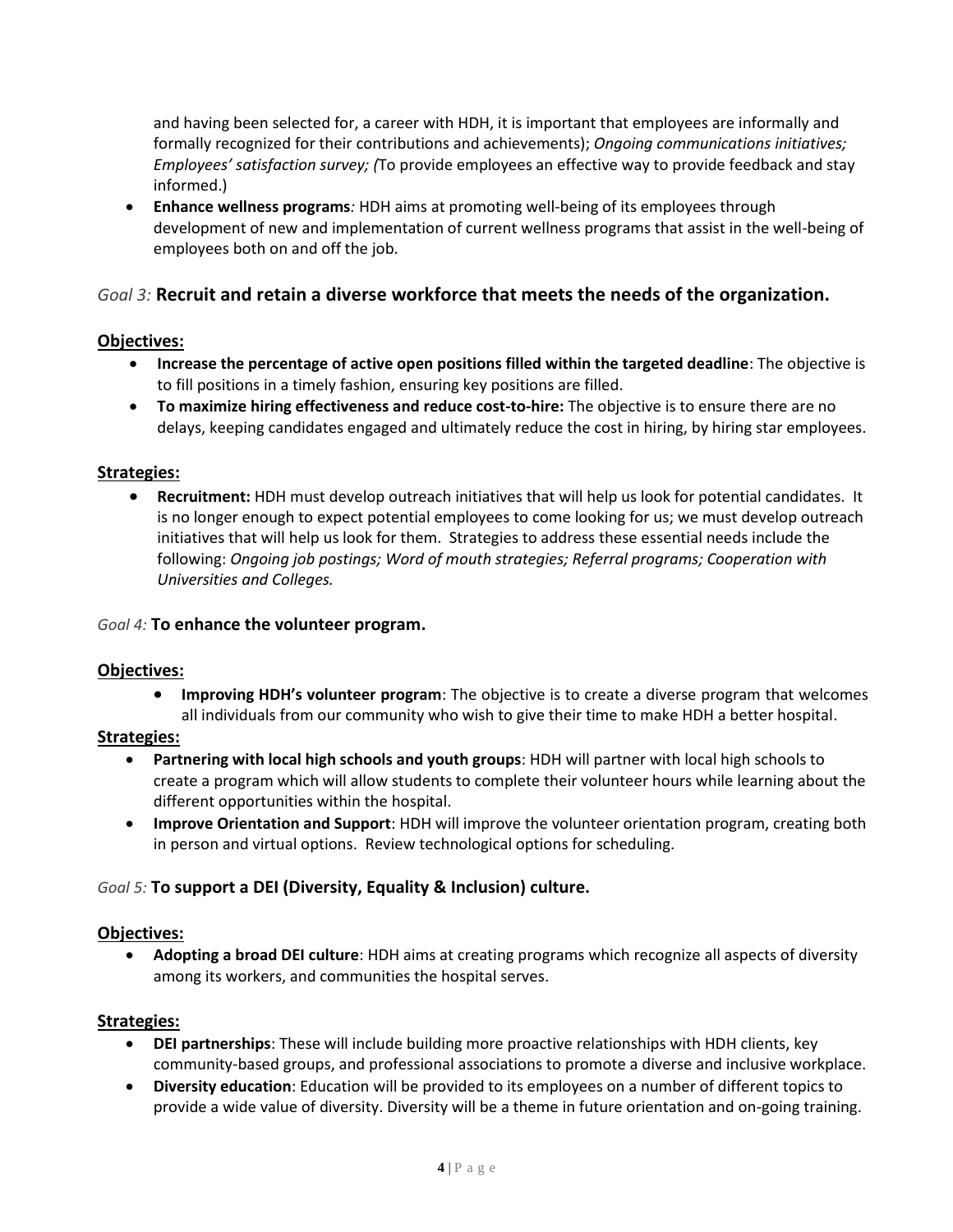**Health Equity Committee**: The Health Equity Committee will create a culture, working in partnership both internally and externally, to make recommendations and initiate strategies to remove barriers of accessing healthcare to enhance the patient and workplace experience.

HDH strives to be a workplace that is reflective of the growing diversity within our community and to create a more respectful and inclusive workplace. HDH will be an organization where valuing diversity is a positive choice, not an obligation.

# **Action Plan**

The following plan begins the process of identifying measures of success against which HDH will assess the company's progress. This latter task will also be a key part of the development and implementation of the strategies described within this plan. Some of these strategies will evolve as the plan itself is implemented and tested over the next two years.

HDH will need to regularly assess the company's progress towards achieving objectives identified in this Human Resource Plan. The development of these measures of success and indicators will be an evolving and continuous process throughout the life of this plan.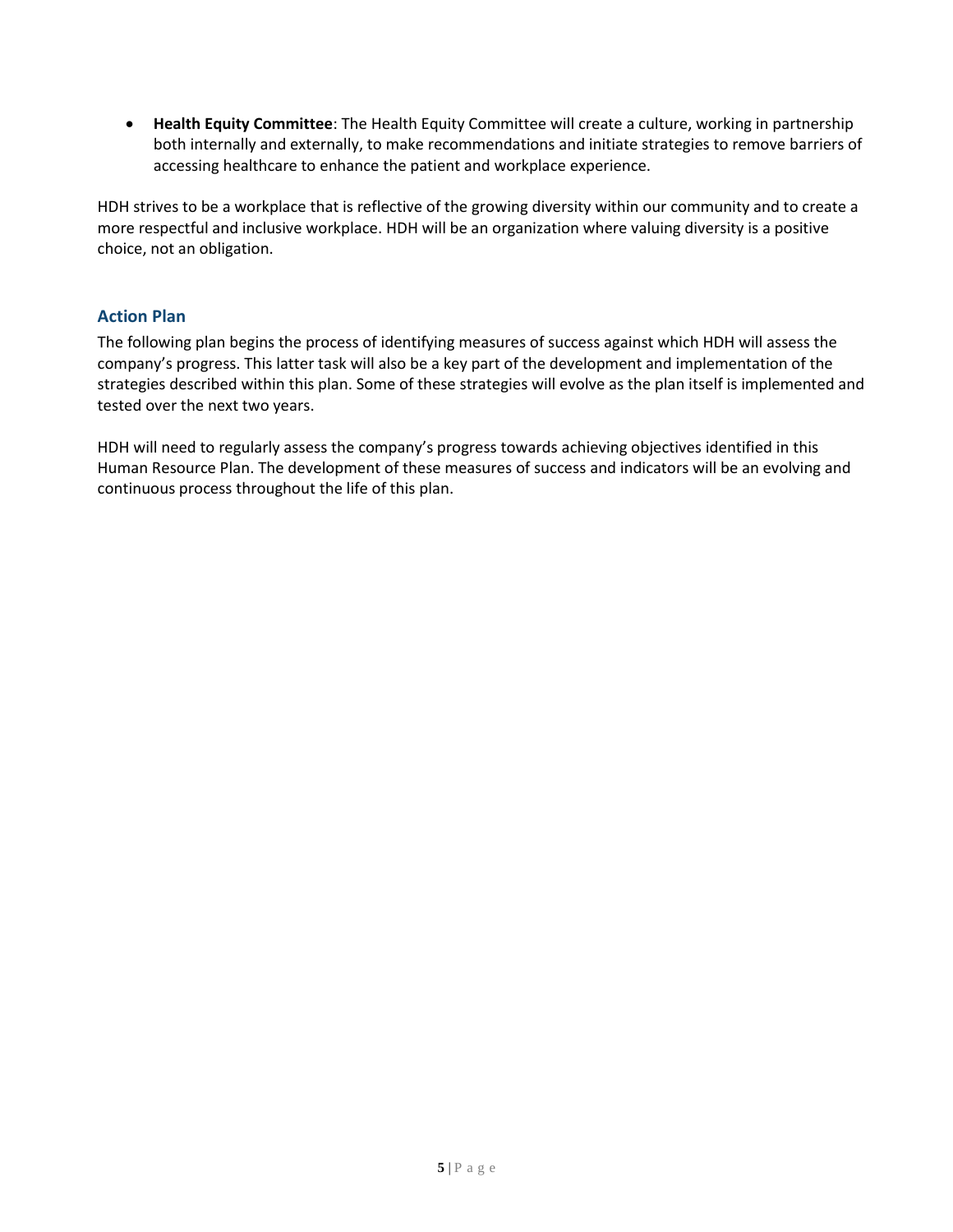| Goal #1                                                                                                                                                   | <b>Critical Actions to Take</b> | Person<br>Responsible                                    | <b>Next two years</b><br>target (2021 and<br>2023)                                                                                           | <b>Outcomes</b>                                                                                                                                                                                                                                                                                          | Measurements/<br><b>Indicators</b>                                                                                                                                                                     |
|-----------------------------------------------------------------------------------------------------------------------------------------------------------|---------------------------------|----------------------------------------------------------|----------------------------------------------------------------------------------------------------------------------------------------------|----------------------------------------------------------------------------------------------------------------------------------------------------------------------------------------------------------------------------------------------------------------------------------------------------------|--------------------------------------------------------------------------------------------------------------------------------------------------------------------------------------------------------|
| All performance<br>reviews due within<br>the calendar year<br>for full time and<br>part time employees<br>will be completed<br>by the end of the<br>year. | Performance evaluations         | Human<br>Resources<br>Manager<br>Operational<br>Managers | Annual and probationary<br>performance appraisal<br>process in place and<br>working; disciplinary<br>process (when necessary)<br>implemented | 100% of new full time and part<br>time workers evaluated in the<br>probationary performance<br>appraisal process.<br>100% of full time and part time<br>workers undergoing the bi-<br>annual performance appraisal<br>process<br>80% of staff highly satisfied<br>with performance evaluation<br>process | Number and percentage<br>of performance<br>evaluations completed<br>each year<br>(includes bi-annual<br>performance appraisal<br>process as well as the<br>probation performance<br>appraisal process) |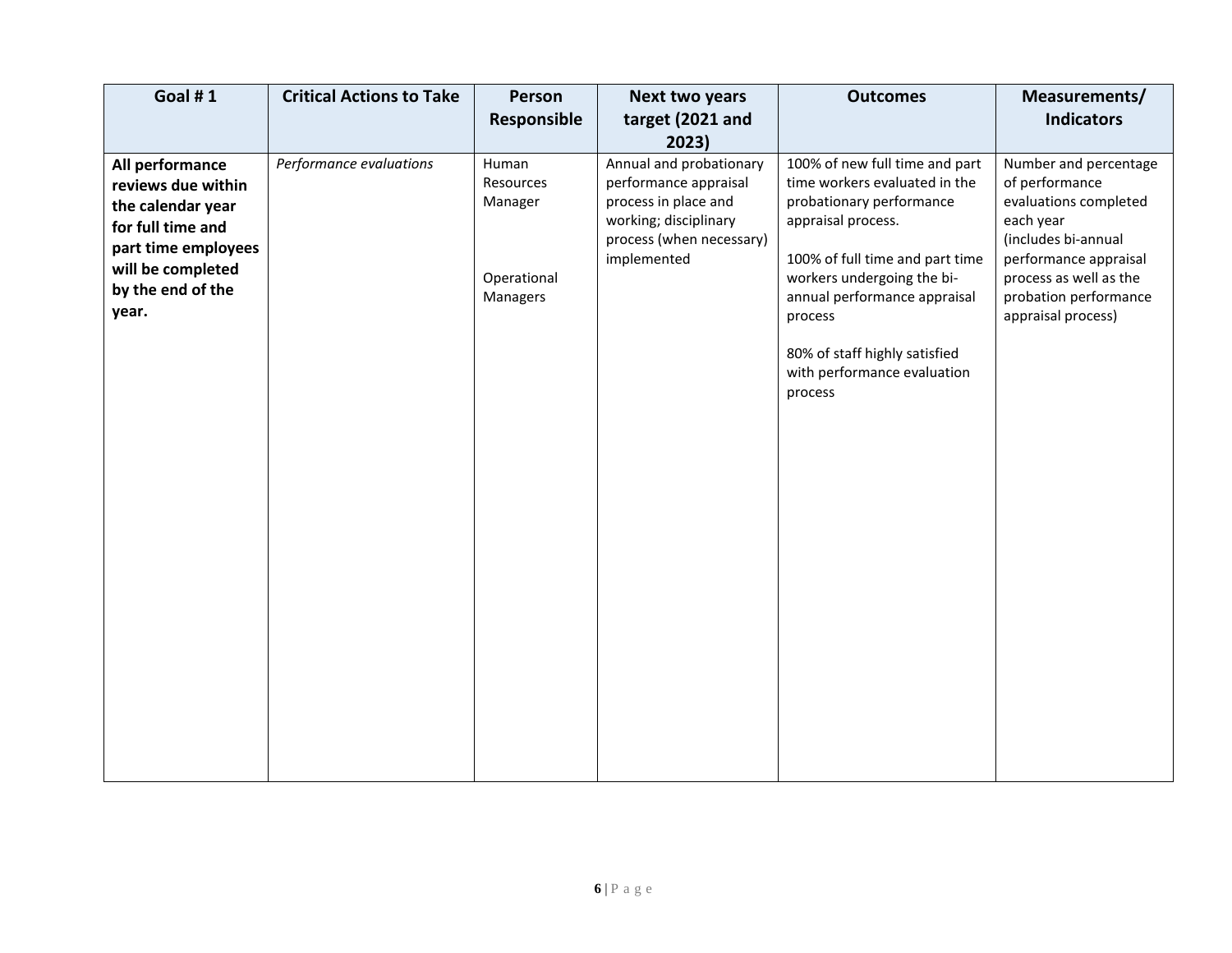| <b>Critical Actions to Take/</b>                                                                                                                                                                                                           | Person                        | Next two years                                                                                                                                                                                                                                                                                                                                                                                                                                                                                                                                                                     | <b>Outcomes/ Results</b>                                                                                                                                                                                                                                                                                                                                                                                                                                                                                                                    | <b>Measurements</b>                                                                                                                                                                                                                                                                                                                                                                                             |
|--------------------------------------------------------------------------------------------------------------------------------------------------------------------------------------------------------------------------------------------|-------------------------------|------------------------------------------------------------------------------------------------------------------------------------------------------------------------------------------------------------------------------------------------------------------------------------------------------------------------------------------------------------------------------------------------------------------------------------------------------------------------------------------------------------------------------------------------------------------------------------|---------------------------------------------------------------------------------------------------------------------------------------------------------------------------------------------------------------------------------------------------------------------------------------------------------------------------------------------------------------------------------------------------------------------------------------------------------------------------------------------------------------------------------------------|-----------------------------------------------------------------------------------------------------------------------------------------------------------------------------------------------------------------------------------------------------------------------------------------------------------------------------------------------------------------------------------------------------------------|
| <b>Strategies</b>                                                                                                                                                                                                                          | Responsible                   | target / Objective                                                                                                                                                                                                                                                                                                                                                                                                                                                                                                                                                                 |                                                                                                                                                                                                                                                                                                                                                                                                                                                                                                                                             |                                                                                                                                                                                                                                                                                                                                                                                                                 |
| <b>Orientation</b><br><b>Talent Management Process</b><br><b>Exit Interview Enhancements</b><br><b>Retention Strategies</b><br><b>Enhanced Learning and</b><br>Development Strategy -<br>Reviewing both Clinical and<br>Non Clinical roles | Human<br>Resources<br>Manager | Develop Talent<br><b>Management Process</b><br><b>Enhance Orientation</b><br>programs: 1) corporate 2)<br>department;<br>Create a Recognition<br>Program (staff to staff,<br>public to staff and<br>management to staff)<br>Ongoing provision of<br>learning opportunities -<br>Create Individual<br>Development Plans<br>Ongoing communication<br>initiatives leading to fair<br>treatment of workers<br>based on dignity, respect,<br>open communication and<br>loyalty<br>Improve Exit Interview<br>process and reporting<br><b>Enhance Employee</b><br><b>Wellness Program</b> | 100% of new workers<br>undergoing the corporate<br>orientation after being hired<br>80% of workers satisfied with<br>the orientation program<br>Overall, 40% of workers<br>recognized by the<br>management annually<br>12 workers recognized and<br>rewarded in the program<br>"Employee of the Month"<br>annually<br>Newsletters/Eblasts sent<br>monthly<br>No complaints on lack of clear<br>patterns of communication<br>and lack of support by the<br>management<br>85-90% positive responses<br>related to working at HDH on<br>survey | Work-Life Pulse survey<br>Level of employee<br>engagement (measured<br>by a number of responses<br>for all, sent by HDH,<br>surveys, questionnaires,<br>etc.)<br>Number of HDH workers<br>recognized by the<br>management for their<br>contributions and<br>achievements<br>Reviewed and strengthen<br>communication<br>mechanisms<br>The management's<br>commitment to staff well-<br>being, health and safety |
|                                                                                                                                                                                                                                            |                               |                                                                                                                                                                                                                                                                                                                                                                                                                                                                                                                                                                                    |                                                                                                                                                                                                                                                                                                                                                                                                                                                                                                                                             |                                                                                                                                                                                                                                                                                                                                                                                                                 |
|                                                                                                                                                                                                                                            |                               |                                                                                                                                                                                                                                                                                                                                                                                                                                                                                                                                                                                    |                                                                                                                                                                                                                                                                                                                                                                                                                                                                                                                                             |                                                                                                                                                                                                                                                                                                                                                                                                                 |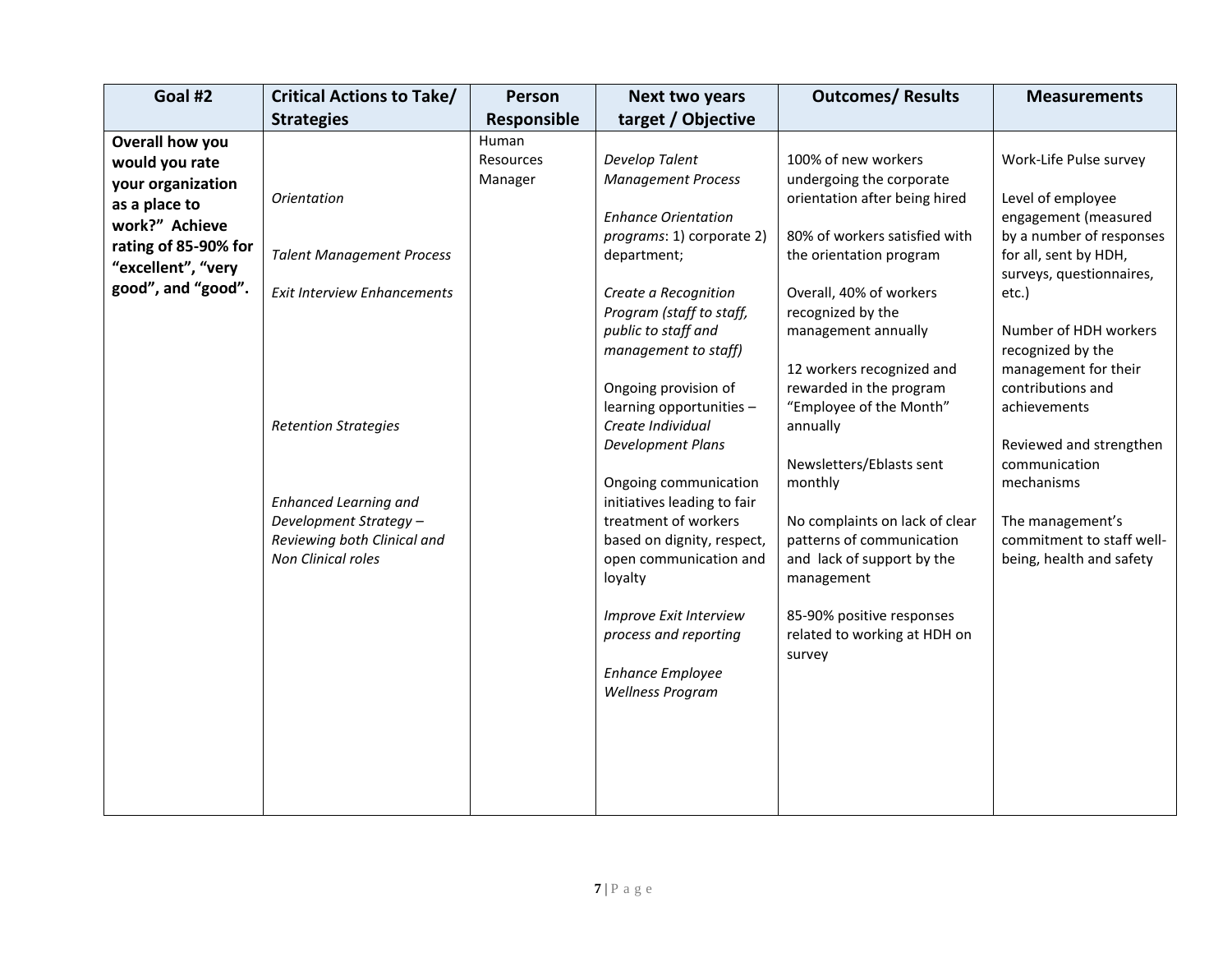| Goal #3                                                            | <b>Critical Actions to Take/</b>               | Person                        | Next two years                                                                                                                                                                                                                   | <b>Outcomes/ Results</b>                                                                       | <b>Measurements</b>                                                                                                                                                  |
|--------------------------------------------------------------------|------------------------------------------------|-------------------------------|----------------------------------------------------------------------------------------------------------------------------------------------------------------------------------------------------------------------------------|------------------------------------------------------------------------------------------------|----------------------------------------------------------------------------------------------------------------------------------------------------------------------|
|                                                                    | <b>Strategies</b>                              | Responsible                   | target / Objective                                                                                                                                                                                                               |                                                                                                |                                                                                                                                                                      |
| <b>Recruit and retain a</b><br>diverse workforce<br>that meets the | Recruitment of staff and<br>Credentialed Staff | Human<br>Resources<br>Manager | Ongoing posting of job<br>openings on the<br>organizational website,                                                                                                                                                             | Equitable and accessible<br>employment opportunities<br>(objective assessment of the fit       | Number of workers hired<br>each year                                                                                                                                 |
| needs of the<br>organization                                       | <b>Employee Value Proposition</b><br>(EVP)     | Management<br>team            | and on the job-search<br>portals.<br>Becoming a recruiter on<br>LinkedIn<br>Create a Referral Program<br>Ongoing cooperation with<br>universities and colleges<br>to attract more new<br>graduates<br>than in the previous years | between the skills and<br>qualifications of the<br>prospective worker and the<br>needs of HDH) | Number of referrals<br>Number of jobs posted<br>Percentage of new<br>graduates hired (out of all<br>new workers)<br>Number of job application<br>received every year |
|                                                                    |                                                |                               |                                                                                                                                                                                                                                  |                                                                                                |                                                                                                                                                                      |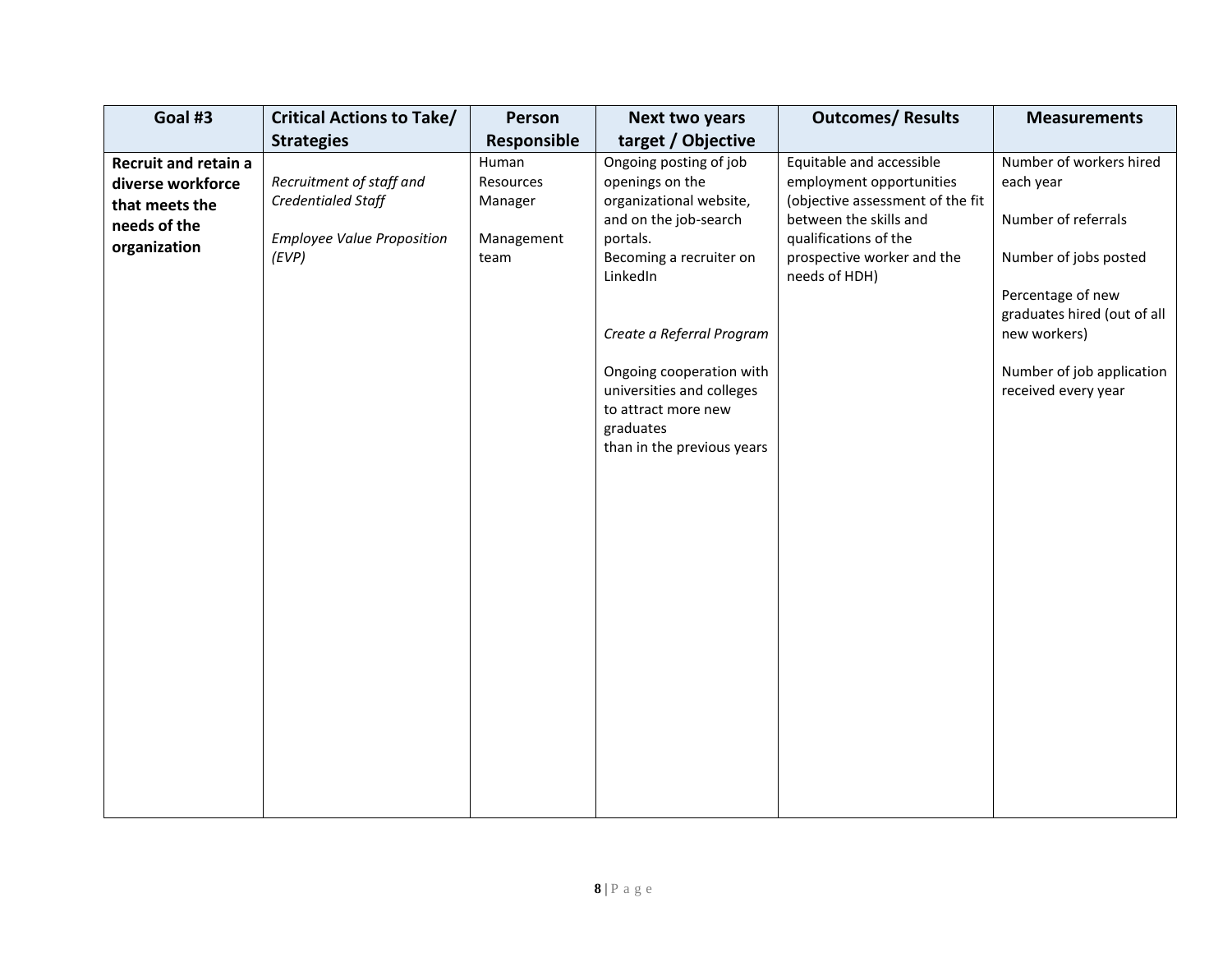| Goal #4           | <b>Critical Actions to Take/</b> | <b>Person</b> | Next two years target   | <b>Outcomes/ Results</b>     | <b>Measurements</b>     |
|-------------------|----------------------------------|---------------|-------------------------|------------------------------|-------------------------|
|                   | <b>Strategies</b>                | Responsible   | Objective               |                              |                         |
| Improve the       | Engage with high schools and     | Human         | Build partnerships with | A more robust volunteer      | A program that includes |
| volunteer program | youth groups to create a more    | Resources     | local schools and youth | program which is diverse and | students and youth from |
|                   | inclusive and learning           | Manager       | groups.                 | engages with different age   | the community.          |
|                   | opportunity.                     |               |                         | demographics                 |                         |
|                   |                                  | Volunteer     | Embrace technology to   |                              |                         |
|                   |                                  | Auxiliary     | streamline scheduling.  |                              |                         |
|                   |                                  |               |                         |                              |                         |

| Goal #5<br><b>Person Responsible</b><br><b>Critical Actions to Take/</b><br><b>Strategies</b>                                                                         | Next two years target /<br><b>Objective</b>                                                                                                                                                                                                                                                                                                                                   | Outcomes/<br><b>Results</b>                                                                                                                                                                                                                                                                                                                                                                                     | <b>Measurements</b>                                                                                                                           |
|-----------------------------------------------------------------------------------------------------------------------------------------------------------------------|-------------------------------------------------------------------------------------------------------------------------------------------------------------------------------------------------------------------------------------------------------------------------------------------------------------------------------------------------------------------------------|-----------------------------------------------------------------------------------------------------------------------------------------------------------------------------------------------------------------------------------------------------------------------------------------------------------------------------------------------------------------------------------------------------------------|-----------------------------------------------------------------------------------------------------------------------------------------------|
| Diversity partnerships and<br>Heath Equity Committee<br>To support a<br>education<br>diverse<br><b>Human Resources</b><br>workforce<br>Manager<br><b>CCDI</b><br>care | All policies and procedures<br>reflecting cultural diversity<br>Ongoing cooperation with<br>key community-based<br>groups, and professional<br>associations as stakeholders<br>to promote a diverse and<br>inclusive workplaces -<br>Rainbow Ontario<br>Ongoing increase of workers'<br>awareness and value of<br>diversity and knowledge of<br>diversity influencing patient | <b>Educational sessions</b><br>on impact of diversity<br>on communication<br>between patients<br>and health care<br>providers<br><b>Creating Sacred</b><br>Room<br>Land<br>Acknowledgement<br>No complaints by<br>workers and patients<br>on discrimination<br>based on the<br>prohibited grounds<br>No complaints on<br>violation of the<br>Employment<br>Standards Act and<br>the Human Rights<br>Code by HDH | Work-Life Pulse Survey<br>Number of new<br>stakeholders promoting<br>diversity<br>Number of educational<br>initiatives promoting<br>diversity |